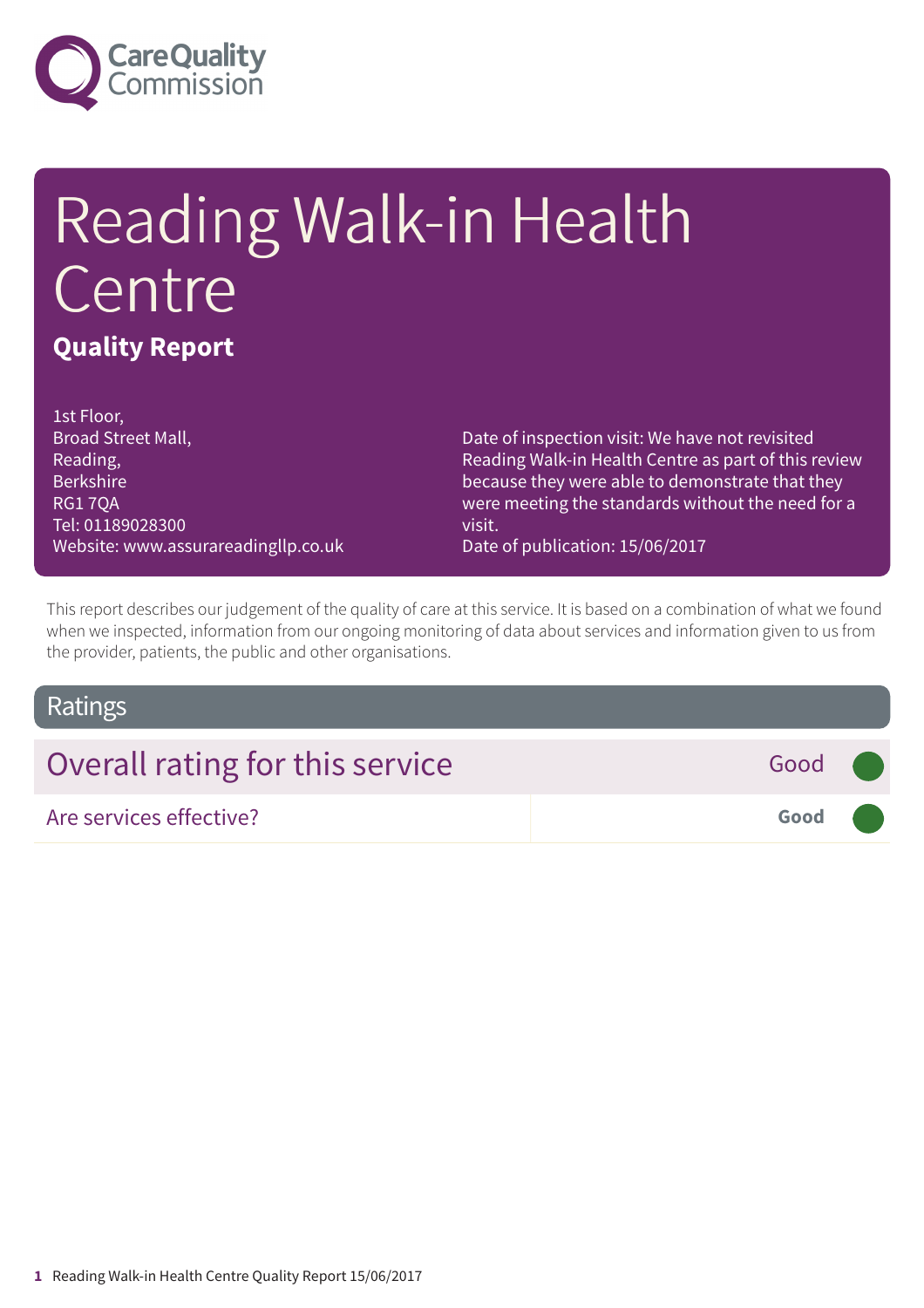# Summary of findings

## **Contents**

| Summary of this inspection                  | Page           |
|---------------------------------------------|----------------|
| Overall summary                             | $\mathcal{P}$  |
| The five questions we ask and what we found | 3              |
| The six population groups and what we found | $\overline{4}$ |
| Detailed findings from this inspection      |                |
| Background to Reading Walk-in Health Centre | 5              |
| Why we carried out this inspection          | 5              |
| How we carried out this inspection          | 5              |

## Overall summary

### **Letter from the Chief Inspector of General Practice**

Our previous focussed follow up inspection at Reading Walk-in Health Centre on 7 February 2017 found breaches of regulations related to the effective domain. We issued a warning notice as this was a continued breach following our last comprehensive inspection in April 2016. We rated the service as requires improvement in providing effective services. Overall the service was rated as good following our last inspection, as improvements in other domains led to change in the overall rating. The full comprehensive report on the April 2016 inspection and the focussed inspection report from February 2017 can be found by selecting the 'all reports' link for Reading Walk-in Health Centre on our website at www.cqc.org.uk.

This inspection was a desk based review (we have not visited the centre as part of the inspection but requested specific information related to the previous breach of regulation) carried out on 11 May 2017 to confirm that the practice had completed their plan to meet the legal requirements in relation to the breaches in regulations that we identified in our previous inspection in February 2017. This report covers our findings in relation to those requirements since our last inspection.

We found the practice had made improvements since our last inspection. The service is rated as good for providing effective services.

Our key findings across all the areas we inspected were as follows:

- The care and monitoring of patients with long term conditions had improved since our last inspection and was now closer to local and national achievements in national data.
- The process for recording and monitoring medicine reviews had been improved and this was reflected in data we received regarding the number of reviews undertaken within appropriate timescales.
- Data from the Quality and Outcomes Framework (QOF) showed that by the end of March 2017 the centre had achieved a significantly improved QOF performance compared to 2016.
- There was an increased uptake in cervical screening for eligible patients and therefore greater opportunity for an interventions required to be implemented in a timely way.

Areas the provider should make improvements:

• Continue to improve the cervical screening rates among eligible patients.

**Professor Steve Field (CBE FRCP FFPH FRCGP)**

Chief Inspector of General Practice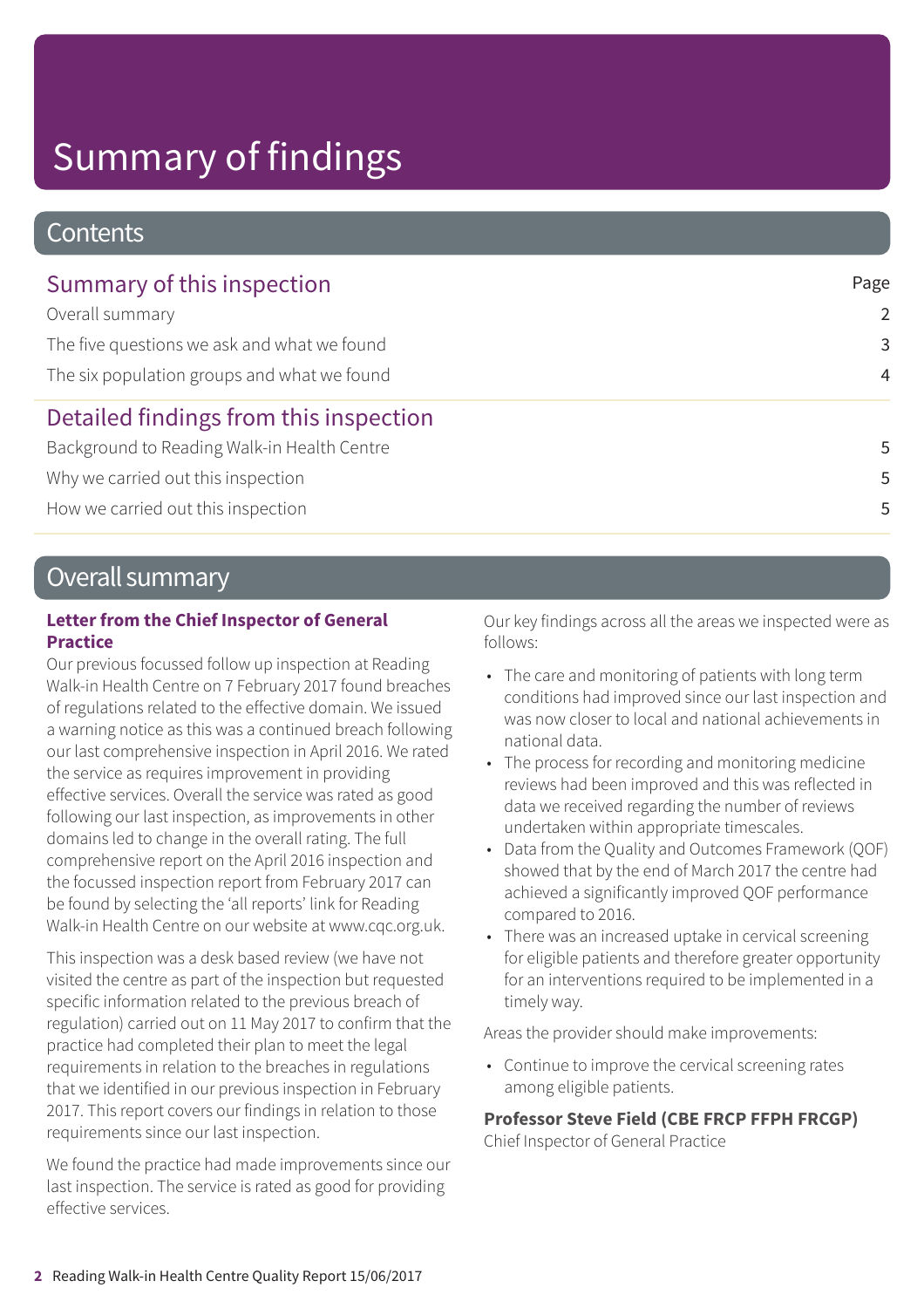## The five questions we ask and what we found

We always ask the following five questions of services.

#### **Are services effective?**

During this inspection we found the service had made improvements required following our previous inspection in February 2017 and we have amended the rating to good for providing effective services.

- The process for recording and monitoring medicine reviews had been improved and this was reflected in data we received regarding the number of reviews undertaken within timescales.
- Data from the Quality and Outcomes Framework (QOF) showed that by the end of March 2017 the centre had achieved a significantly improved QOF performance compared to 2016. More patients had received reviews and any required care related to their conditions according to national data.
- There was an increased uptake in cervical screening for eligible patients and therefore greater opportunity for an interventions required to be implemented in a timely way.

**Good –––**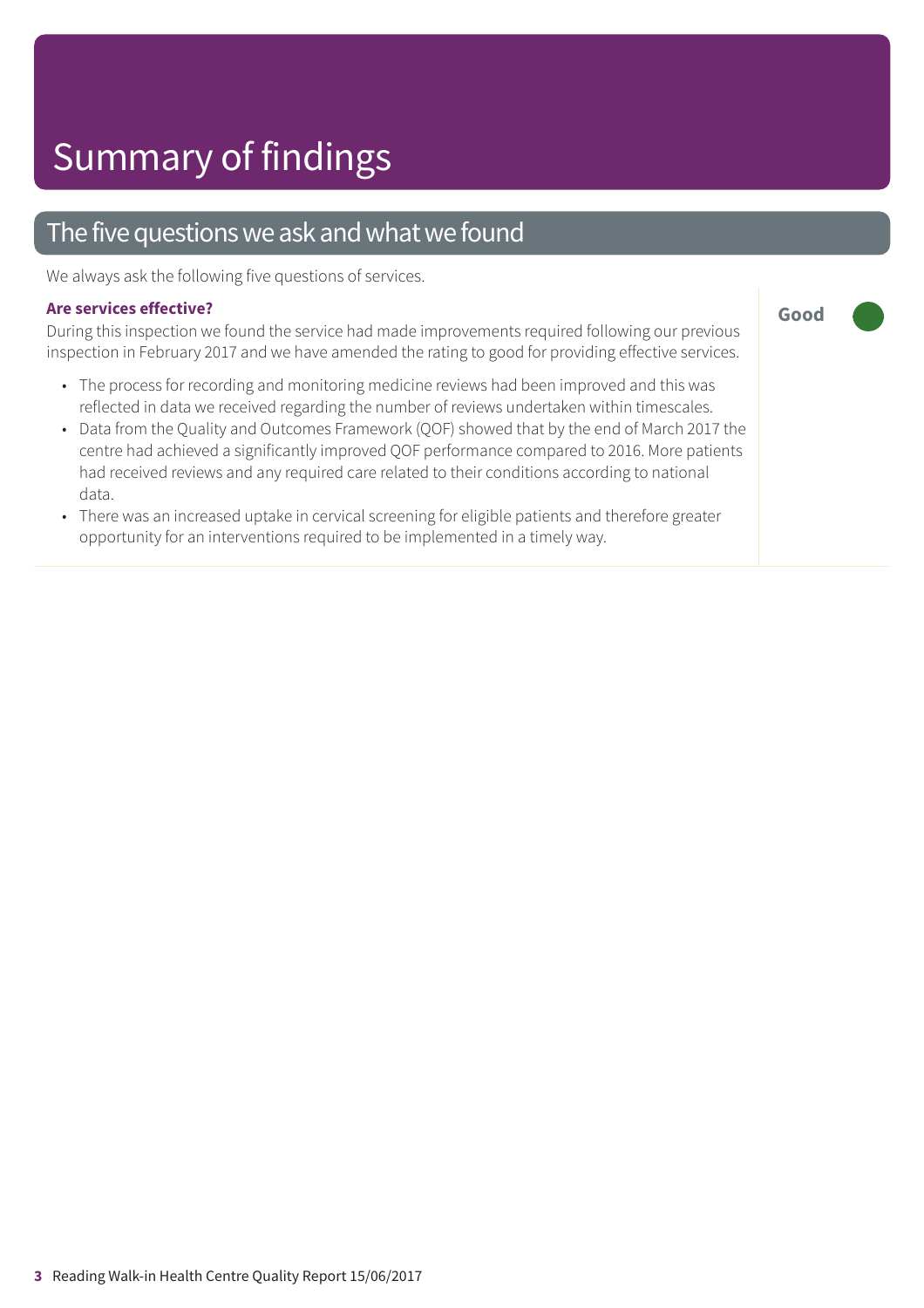# Summary of findings

## The six population groups and what we found

We always inspect the quality of care for these six population groups.

### **People with long term conditions Good –––**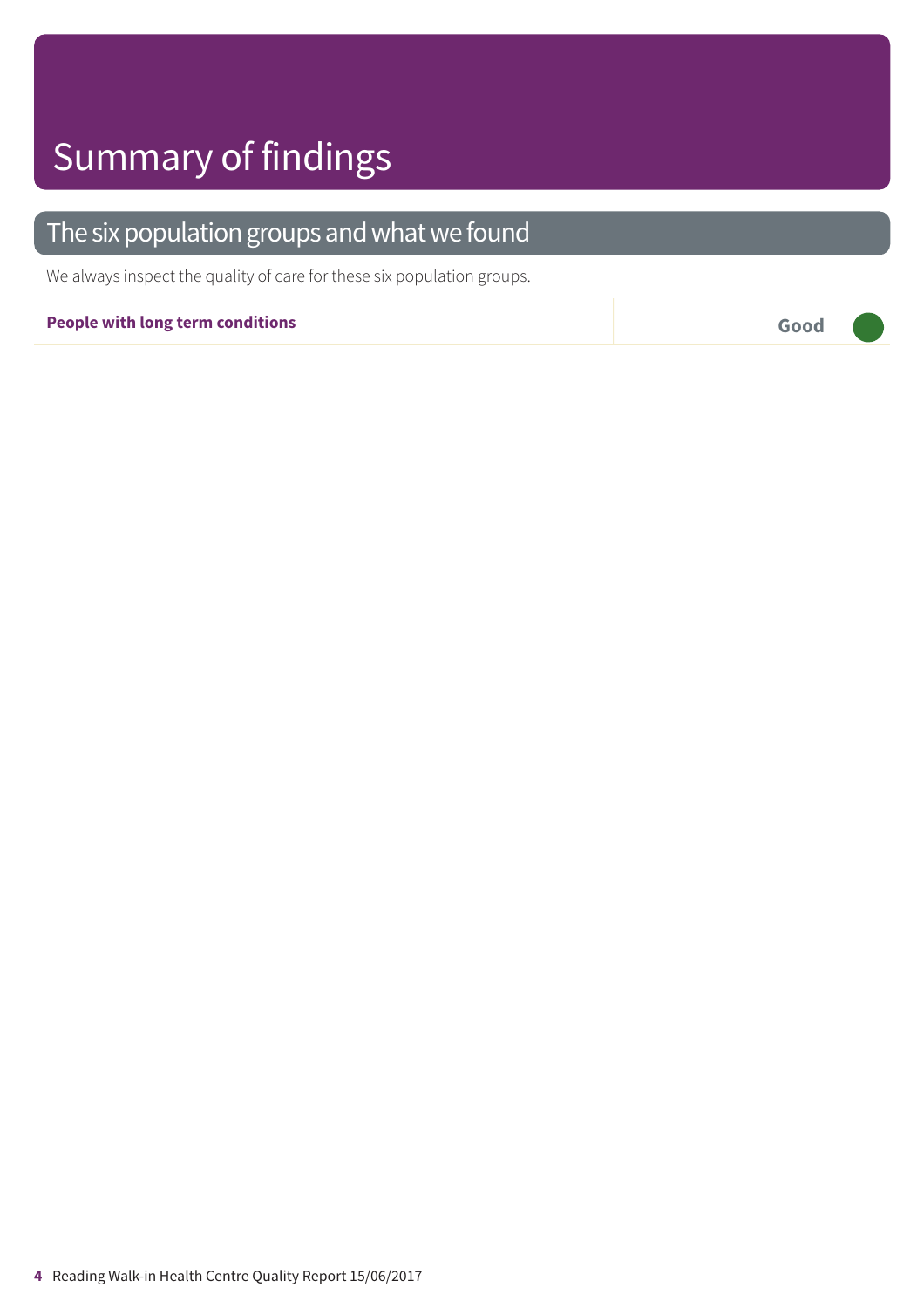

# Reading Walk-in Health Centre

**Detailed findings**

## **Background to Reading** Walk-in Health Centre

We undertook a desk top inspection of this practice on 11 May 2017.

Reading Walk-in Health Centre is a purpose built practice located in Reading and has a population of approximately 7,500 patients. The practice also provides a walk-in service seven days a week to the local population for any patients who need urgent GP or nurse appointments, regardless of

whether they are registered at this or another practice. The service population has some economic deprivation with significantly high deprivation among patients over 65, of which the practice has low numbers. There is very high proportion of patients aged 25 to 40. The service has a very

high proportion of employed patients registered and there is a university located nearby. Reading town centre is ethnically diverse, including ethnic groups of sub-continental, African and Eastern European origin. Patient services were located on one floor and the practice

is accessible for those with limited mobility. The appointment system and walk-in service were both available to registered patients.

• There are five GPs working at the centre, including one bank staff member. There are a mixture of male and female GPs. There are emergency care practitioners (ECPs), advanced nurse practitioners and practice nurses also employed at the centre. A number of administrative staff and a service manager support the clinical team.

• The service aimed to have 5.25 whole time equivalent (WTE) GPs but was in the process of recruiting new GPs and was using long term locums to support salaried staff. There were 8.08 WTE nursing staff and ECPs working as part of the walk-in service and 3 WTE nurses providing care to registered patients. There was also recruitment taking place for the nursing team, including a new diabetes nurse due to the start at the service.

• The service is open to registered patients from 8am to 6.30pm weekdays. There are extended hours appointments until 8pm on two weekdays and from 8am to 12.30pm on Saturday mornings. It is open from 8am to 8pm seven days a week for walk-in patients.

• Out of hours GP services were available when the service was closed by phoning 111 and this was advertised on the service website.

• The service had an alternative provider medical services contract (APMS) for providing both a GP service to registered patients and walk-in service to the general population.

## Why we carried out this inspection

We carried out a comprehensive inspection of this service under Section 60 of the Health and Social Care Act 2008 as part of our regulatory functions in April 2016 and we published a report setting out our judgements. These judgements identified a breach of regulations. We asked the provider to send a report of the changes they would make to comply with the regulations they were not meeting at that time.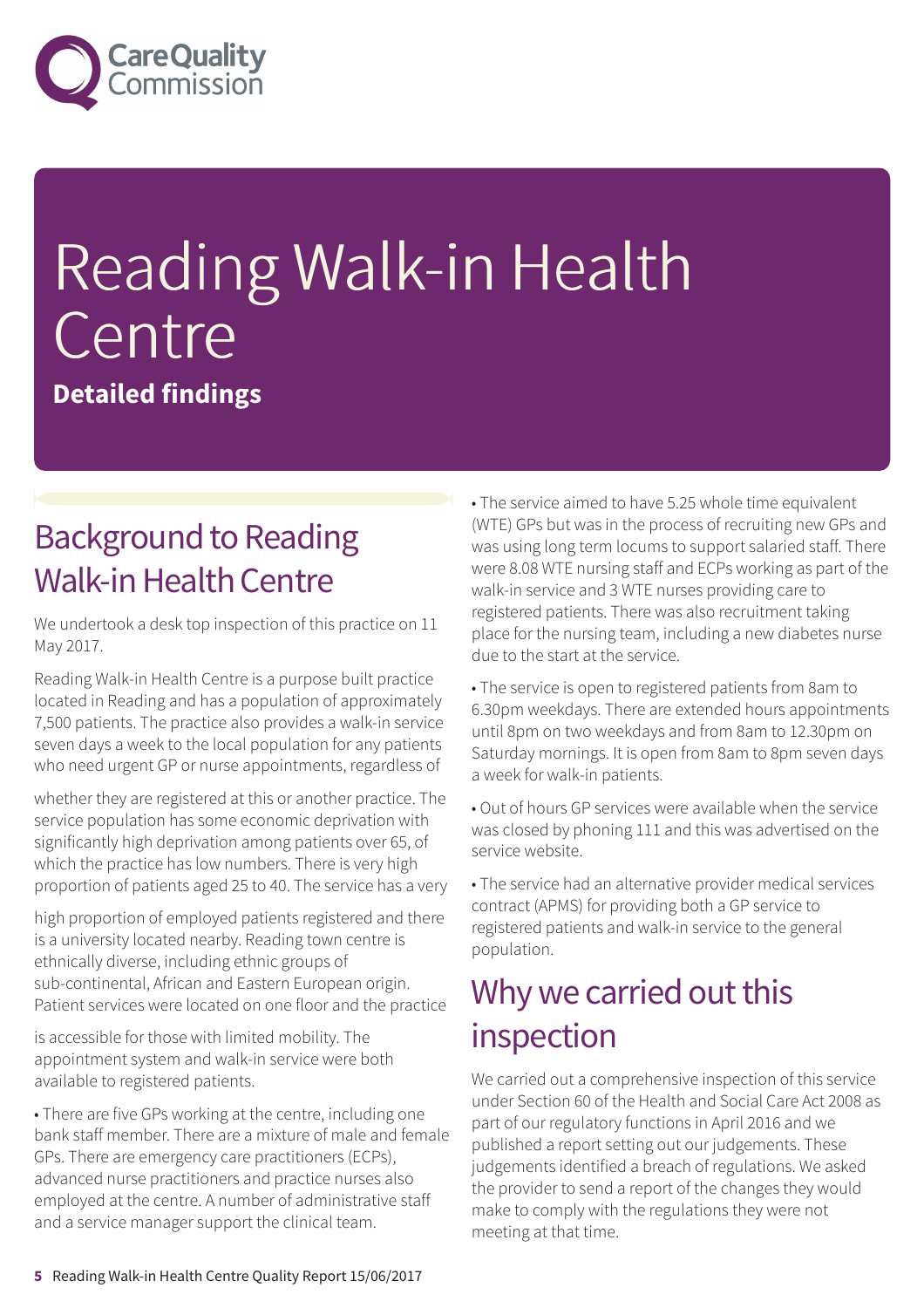# Detailed findings

We carried out a follow up focussed inspection on 7 February 2017 to follow up and assess whether the necessary changes had been made, following our inspection in April 2016. We focused on the aspects of the service where we found the provider had breached regulations during our previous inspection. We followed up to make sure the necessary changes had been made. We found the practice was not meeting all the conditions of regulations that had previously been breached.

We have subsequently carried out a focussed desktop inspection in May 2017. This inspection was planned to check whether the provider is meeting the legal requirements and regulations associated with the Health and Social Care Act 2008, (Regulated Activities) Regulations 2014, to look at the overall quality of the service, review the breaches identified and update the ratings provided under the Care Act 2014. We found the necessary improvements had been made.

## How we carried out this inspection

We requested specific information on patient care data and this was sent to us on 11 May 2017. We reviewed information we hold about the service.

To get to the heart of patients' experiences of care and treatment, we always ask the following five questions:

• Is it effective?

Please note that when referring to information throughout this report, for example any reference to the Quality and Outcomes Framework data, this relates to the most recent information available to the CQC at that time.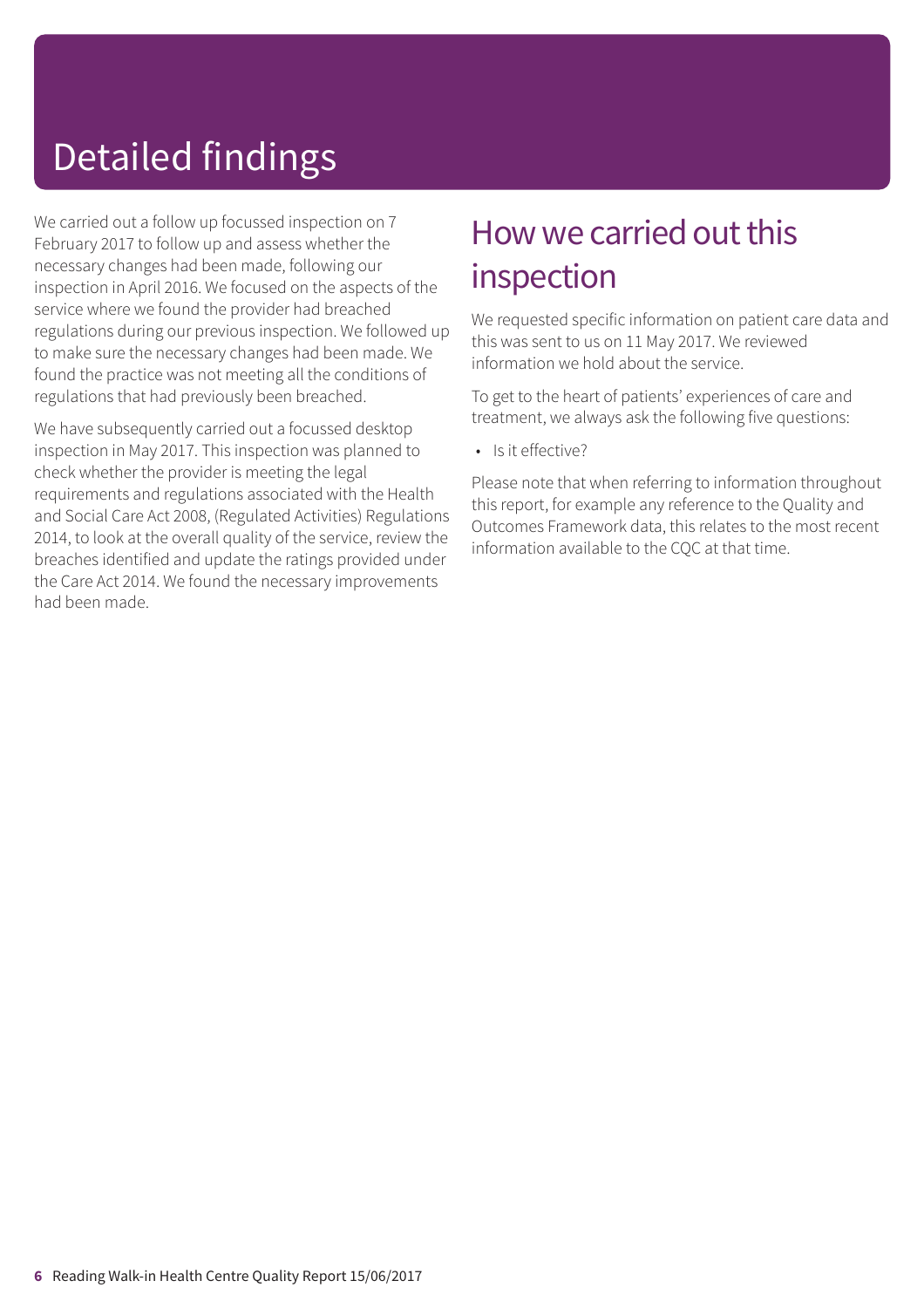# Are services effective?

(for example, treatment is effective)

## **Our findings**

At our last inspection in February 2016 we found that the service did not always assess patient needs and deliver care in line with relevant and current evidence based guidance and standards, including National Institute for Health and Care Excellence (NICE) best practice guidelines. For example, less than 50% of diabetic patients had met the clinical indicators for seven clinical indicators including those who had foot examinations, blood pressures recorded within recommended guidelines and the number of patients with a recorded measurement for their Hba1c (a measure of blood sugar level) that did not meet the target levels in the last 12 months. For asthma, only 56% had received a review of their condition in the previous 12 months according the record system. There was a risk patients were not receiving the quality of check-up they required according to national guidelines. The number of patients with up to date medicine reviews was low, with a large proportion patients on long term medicines not receiving a medicine review in the previous 12 months. Cervical screening rates were low.

### **Management, monitoring and improving outcomes for people**

The service used the information collected for the Quality and Outcomes Framework (QOF) and performance against national screening programmes to monitor outcomes for patients. (QOF is a system intended to improve the quality of general practice and reward good practice). The current QOF data was the 2016/17 submission which was yet to be validated prior to publication in October 2017. The recording of QOF outcomes indicated that performance had significantly improved since February 2017 and was an overall improvement from the 2015/16 results. However, some clinical areas were still below local averages. This should be assessed in the context of the centre having a transient population with challenges to meeting clinical care objectives for patients with long term conditions. For example, patients may register and move on to other areas in a short period of time making it difficult for the centre to demonstrate they had followed up on all care needs for those patients. The centre also had low prevalence of patients with long term conditions due to having a younger than average patient list. It was noted that when smaller numbers of patients did not receive appropriate interventions this had a greater effect on overall performance.

Performance for 2016/17 showed (when comparing to averages these were from 2015/16 data):

For diabetes,

- 80% of patients had foot examinations (local average 86%)
- 86% had blood pressures recorded within recommended guidelines (local average 91%)
- The number of patients with a recorded measurement for their Hba1c (a measurement of blood sugars) that met the most challenging target range in the last 12 months was 61% (local average 73%).

For asthma,

- 81% had received a review of their condition in the previous 12 months according the record system (local average 73%).
- For chronic obstructive pulmonary disease, 86% had received a review of their condition in the previous 12 months according the record system (local average 91%).

Indicators for mental health conditions showed

- 85% patients had an agreed care plan in place (local average 87%).
- 63% of patients had a blood pressure recording (local average 87%).
- 94% of patients had an alcohol consumption check (local average 88%).

An improved recall system had been implemented which enabled the centre to monitor and identify patients who had not attended for reviews of conditions more easily. We looked at exception reporting data and saw that the practice was below local and national averages for most clinical areas. For example:

- Mental health exception reporting was 6.3% compared to the local average of 8% and national average of 11%.
- Asthma exception reporting was 2.3% compared to the local average of 3.5% and national average of 7%.
- Diabetes exception reporting was 8% compared to the local average of 11% and national average of 12%.